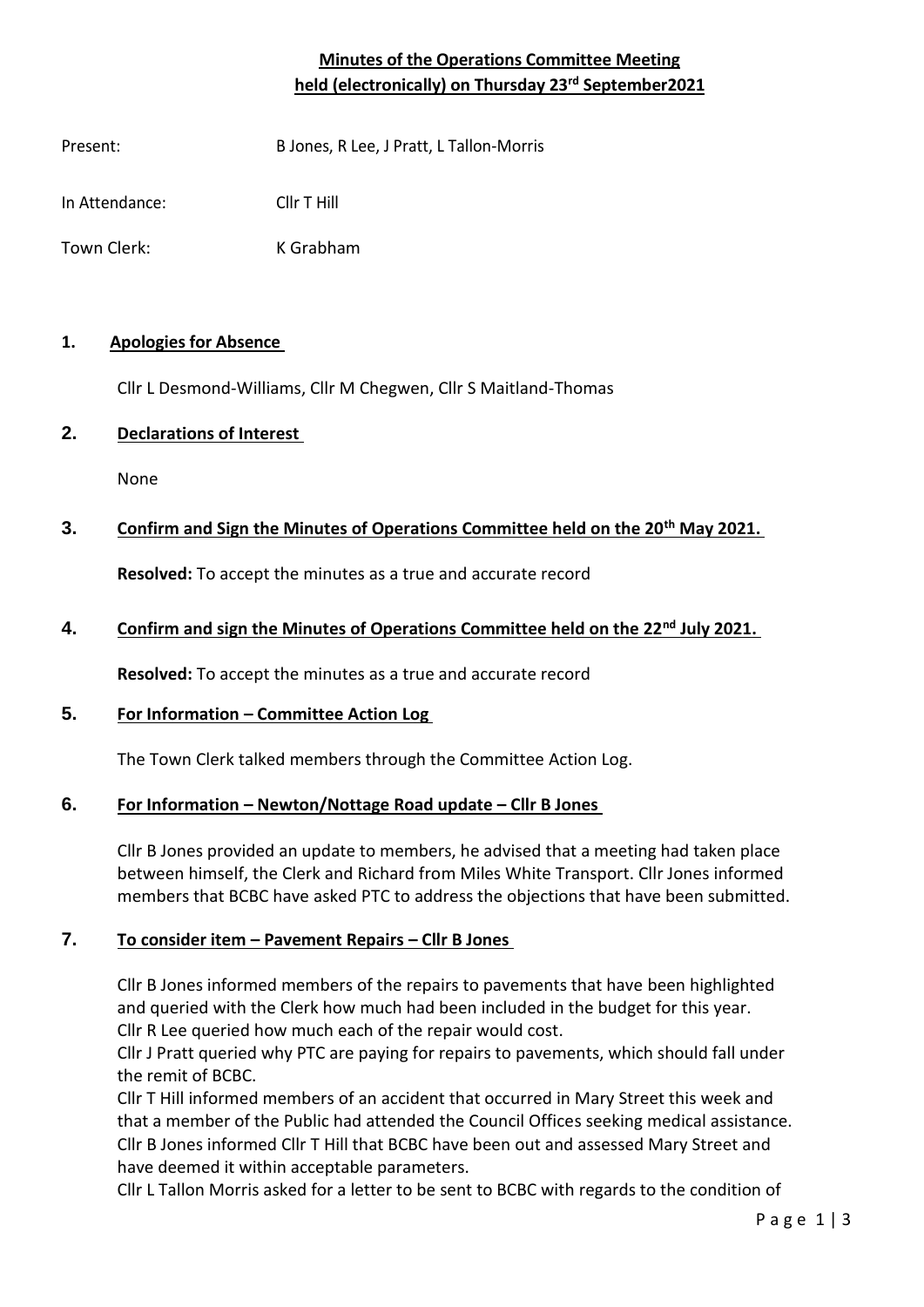John Street.

Cllr J Pratt informed members that MP Jamie Wallis would be willing to work with the Council on the project.

Cllr J Pratt declared an interest as he is an employee of Dr Jamie Wallis.

#### **Resolved: That the following pavements be put forward to BCBC for repairs**

**Resolved: For a letter to be sent to BCBC with regards to the conditions of the pavements in Porthcawl**.

**Resolved: For the Clerk to contact MP Jamie Wallis with regards to a joint working approach.** 

#### **8. Town Clerks Reports**

a) John Street Toilet Project Manager Brief

The Clerk introduced the report and talked members through the brief. The Clerk informed members that last survey on the building was undertaken in 2019 and that discussions have taken place with BCBC with regards to having an update on the report, with BCBC reimbursing PTC for the cost of the updated survey.

Members agreed to the brief with an amendment being made to the cost of the project.

**Resolved:** For the project manager brief to be accepted and placed on Sell2Wales website.

**Resolved:** For the Clerk to instruct a building surveyor to undertake a conditional survey of the building.

**Resolved:** That the legal documents received from BCBC with regards to the transfer are not signed until the condition survey has been completed.

b) Coastal Watch Tower Gate – Verbal Update

The Clerk provided an update on the agenda item.

Cllr J Pratt declared interest as a member of the HM Coast Guard.

Cllr J Pratt raised concerns over the safety aspects, responsibility and liability associated. Matter of public safety.

Cllr T Hill queried if there is a safety sign.

Cllr L Tallon Morris raised that Cllr L Desmond – Williams is a member of Coast Watch and that Coast Watch should approach Council for a grant to erect a gate.

Cllr R Lee not in favor of gate, does like the idea of the Coast Watch applying for a grant.